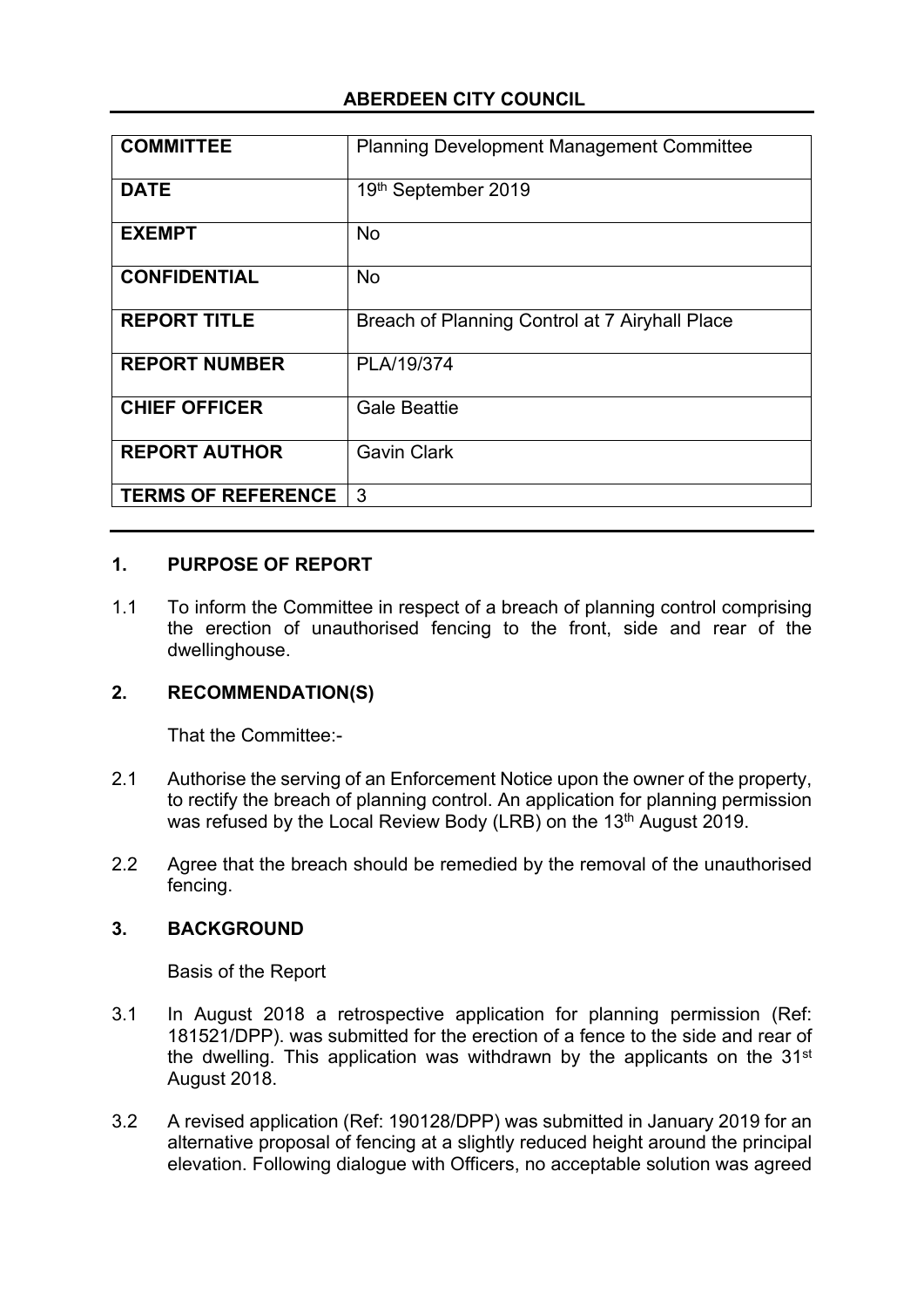and the application was refused under delegated powers on the 8<sup>th</sup> March 2019. This application was subject to a review sought via the Local Review Body (LRB) which was unsuccessful, with the decision notice issued on the  $15<sup>th</sup>$ August 2019.

- 3.3 No works to rectify the works have taken place and the Council therefore seeks to take formal enforcement action to rectify the breach of planning control on site.
- 3.4 The Planning Authority may be in a position to support a fence in its current position if it is amended to be 1.2m in height up until the north-western corner; and along the boundary shared with the adjacent property, 1 Airyhall Gardens, a 2m fence could be supported.

The Enforcement Position

- 3.4 Section 127(I) of the Town and Country Planning (Scotland) Act 1997 (the Act), as amended, states that a planning authority may issue an enforcement notice where it appears to them:
	- (a) That there has been a breach of planning control, and
	- (b) That it is expedient to issue the notice, having regard to the provisions of the development plan and any other material considerations.
- 3.5 Paragraph 7 to Circular 10 of 2009 "*Planning Enforcement*" notes that planning authorities have a general discretion to take enforcement action against any breach of planning control. The paragraph goes on to state that when authorities consider whether enforcement action is expedient, they should be guided by a number of considerations that include:
	- Whether the breach of planning control would affect unacceptability either public amenity or the use of land and buildings meriting protection in the public interest; and
	- Enforcement action should be commensurate with the breach of planning control to which it relates.

Planning Assessment

- 3.6 Sections 25 and 37(2) of the Town and Country Planning (Scotland) Act 1997 (as amended) requires that where, in making any determination under the planning acts, regard is to be had to the provisions of the development plan and that determination shall be made in accordance with the plan, so far as material to the application, unless material considerations indicate otherwise.
- 3.7 The application for planning permission was refused as it was considered that *"the proposed fence would be incongruous in design, siting, scale and height to the original building and the surrounding area. Because of its height, the proposed fence would have a detrimental impact on the street scene which would have an adverse impact on the character of the surrounding area. The grant of planning permission for such a proposal could also set a negative*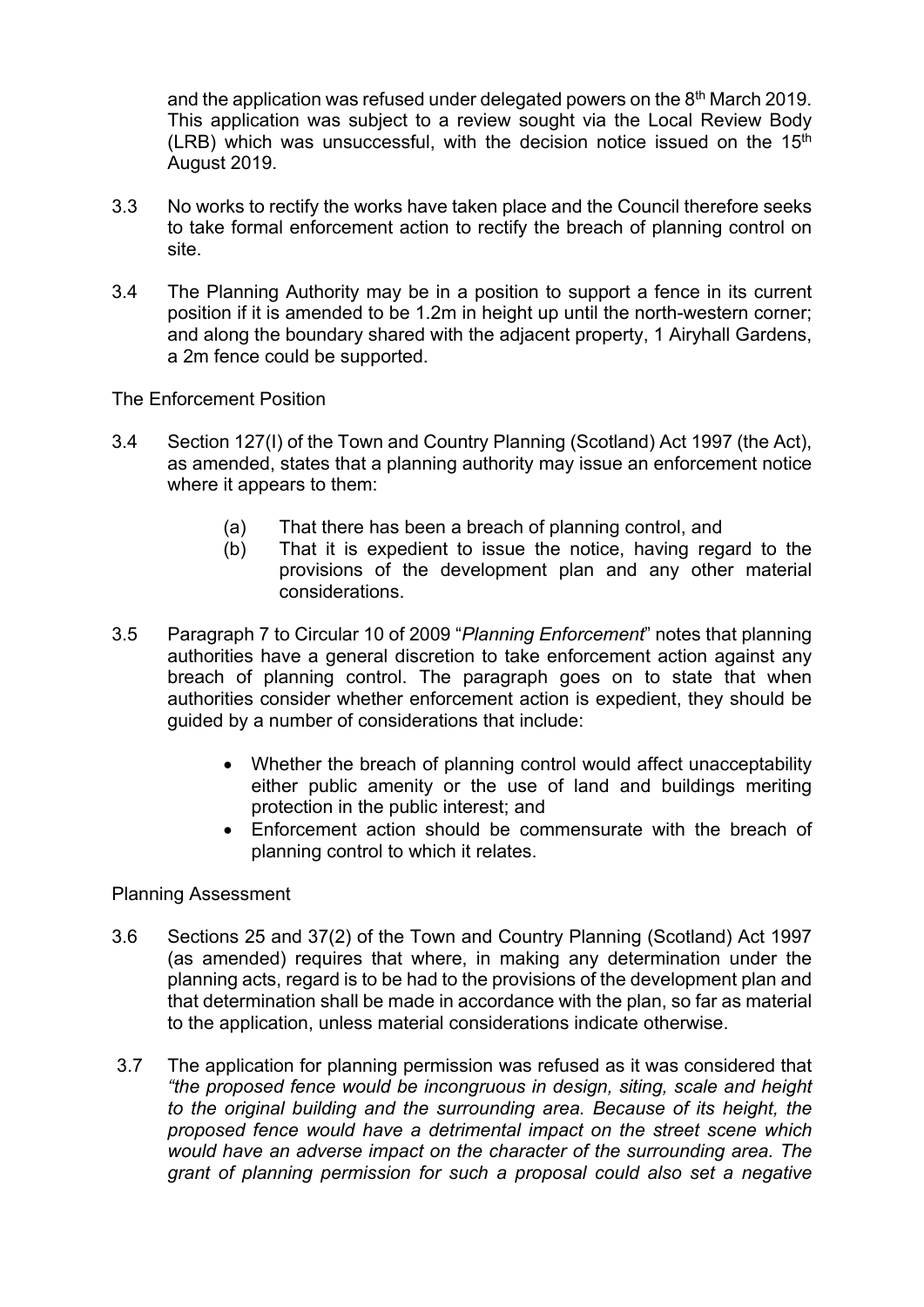*precedent for similar development which would be significantly detrimental to the character of the surrounding area. The proposal would therefore conflict with Policies D1 - Quality Placemaking by Design and H1 - Residential Areas of the Aberdeen Local Development Plan; and the Supplementary Guidance: 'The Householder Development Guide'. There are no material planning considerations that warrant the grant of planning permission in this instance.*

#### **4. FINANCIAL IMPLICATIONS**

4.1 Financial costs may be incurred should the Enforcement Notice not be complied with, such as to either take direct action or seek redress in the Courts.

#### **5. LEGAL IMPLICATIONS**

5.1 There will be implications in terms of Governance staff time to prepare and issue the Enforcement Notice. Costs may be incurred in relation to both Place and Governance staff if action is required to secure compliance with the Enforcement Notice.

## **6. MANAGEMENT OF RISK**

|                    | <b>Risk</b>                                                                                                                     | Low (L),<br><b>Medium</b><br>(M), High<br>(H) | <b>Mitigation</b>                                                                                                                                                                                                                                                                                                                                      |
|--------------------|---------------------------------------------------------------------------------------------------------------------------------|-----------------------------------------------|--------------------------------------------------------------------------------------------------------------------------------------------------------------------------------------------------------------------------------------------------------------------------------------------------------------------------------------------------------|
| <b>Financial</b>   | Financial costs may be<br>should<br>the<br>incurred<br>Enforcement Notice not<br>be complied with.                              | L                                             | The risk can be mitigated by<br>ensuring that there is funding<br>available<br>the<br>from<br>appropriate budget for direct<br>action to be taken. In the<br>event that direct action is<br>required we will seek to<br>recover all of the costs of the<br>required action from the<br>landowner<br>in<br>accordance<br>with the relevant legislation. |
| Legal              | The applicant may not<br>comply<br>with<br>the<br>Enforcement<br>Notice,<br>which will require formal<br>action by the Council. | L                                             | The risk can be mitigated by<br>ensuring that if there is a<br>failure to comply with the<br>Notice that we are prepared<br>to proceed with further action<br>which<br>the<br>may include<br>instigation of Court Action.                                                                                                                              |
| <b>Employee</b>    | N/A                                                                                                                             |                                               |                                                                                                                                                                                                                                                                                                                                                        |
| <b>Customer</b>    | N/A                                                                                                                             |                                               |                                                                                                                                                                                                                                                                                                                                                        |
| <b>Environment</b> | N/A                                                                                                                             |                                               |                                                                                                                                                                                                                                                                                                                                                        |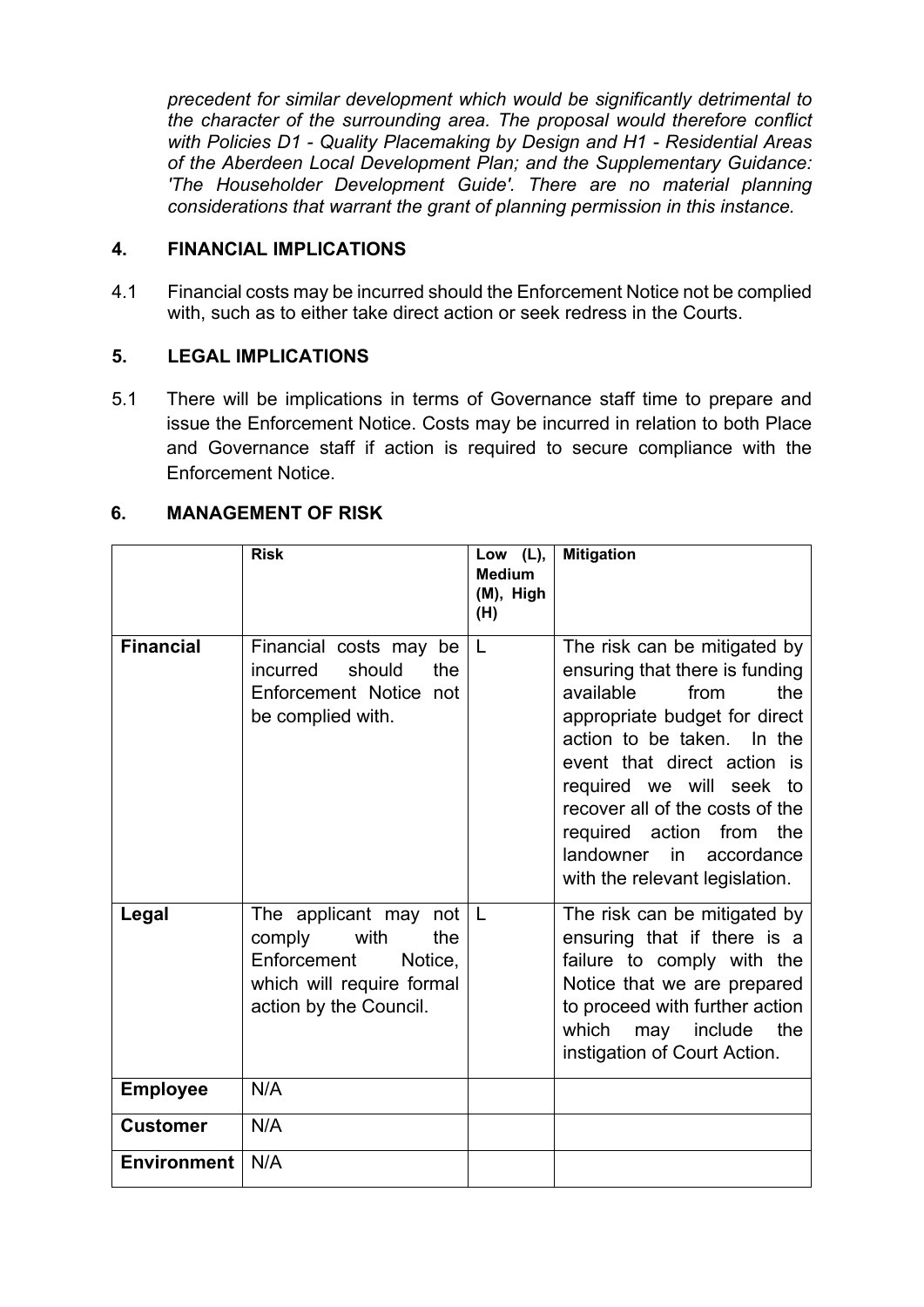| <b>Technology</b>   | N/A                                                                                                                   |                                     |                |           |
|---------------------|-----------------------------------------------------------------------------------------------------------------------|-------------------------------------|----------------|-----------|
| <b>Reputational</b> | There may be a negative $ $<br>impact if the Council do<br>not decide to proceed<br>with formal enforcement<br>action | Proceed<br>enforcement<br>suggested | with<br>action | the<br>as |

## **7. OUTCOMES**

| <b>Local Outcome Improvement Plan Themes</b> |                                                         |
|----------------------------------------------|---------------------------------------------------------|
|                                              |                                                         |
|                                              | <b>Impact of Report</b>                                 |
| <b>Prosperous Economy</b>                    | The proposal is unlikely to significantly contribute or |
|                                              | result in a negative impact on the economy of           |
|                                              | Aberdeen.                                               |
| <b>Prosperous People</b>                     | The proposal is unlikely to have a significant impact   |
|                                              | on people with protected characteristics or any         |
|                                              | negative impact on the delivery of the Council's        |
|                                              | Equality outcomes.                                      |
| <b>Prosperous Place</b>                      | The proposal will have no impact on sustainable         |
|                                              | communities                                             |
| <b>Enabling Technology</b>                   | The proposal will not advance technology for the        |
|                                              | improvement of public services.                         |

| <b>Design Principles of Target Operating Model</b> |                                                                                                       |
|----------------------------------------------------|-------------------------------------------------------------------------------------------------------|
|                                                    | <b>Impact of Report</b>                                                                               |
| <b>Customer Service Design</b>                     | None directly                                                                                         |
| <b>Organisational Design</b>                       | None directly                                                                                         |
| Governance                                         | None directly                                                                                         |
| <b>Workforce</b>                                   | None directly                                                                                         |
| <b>Process Design</b>                              | None directly                                                                                         |
| <b>Technology</b>                                  | We will exploit digital technologies in data collection,<br>analysis and reporting wherever possible. |
| <b>Partnerships and Alliances</b>                  | None directly                                                                                         |

# **8. IMPACT ASSESSMENTS**

| ----<br>JIIL. | ле |
|---------------|----|